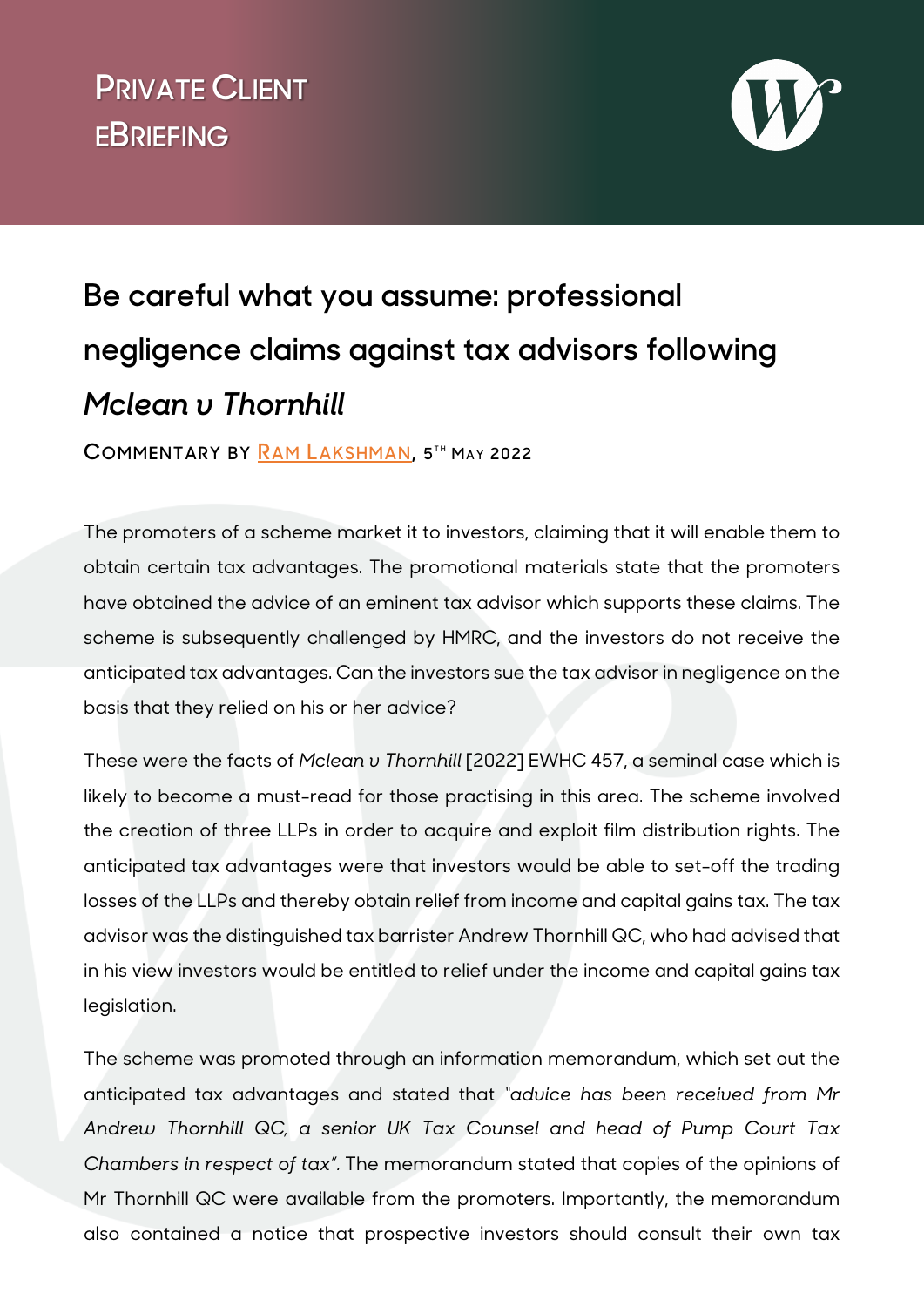advisors. In order to subscribe to the scheme, investors were required to warrant that they had relied only on the advice of, and had only consulted with, their own advisors.

The investors subsequently claimed the tax reliefs, but these were refused by HMRC. HMRC wrote to the investors making a settlement offer, under which the investors were required to repay an amount equal to the majority of the tax advantages received by them, together with interest. The claimants were ten investors, all of whom had accepted the settlement offer. They brought claims in negligence against Mr Thornhill QC on the basis that they had relied on his advice in entering into the scheme, as a result of which they had suffered loss.

The case was heard before Mr Justice Zacaroli across 14 days in November and December 2021, and judgment handed down on 8 March 2022. The claims failed for a number of reasons. Firstly, no duty of care was owed to the investors. Secondly, even if a duty had been owed, there was no breach. Thirdly, even if there was a breach, causation had not been established. Fourthly, in any event, many of the claims were time barred by s2 of the Limitation Act 1980. Whilst all of these points are interesting, the decision on duty of care is likely have the broadest practical application and is therefore the focus of this article.

The Judge considered the decision of the Supreme Court in *NRAM Ltd v Steel* [2018] UKSC 13, which is now the leading authority on the law of negligent misrepresentation. In *NRAM*, the court identified the assumption of responsibility as being the foundation of the duty of care in these cases. However, the representor would not be held to have assumed responsibility towards the representee unless (i) it was reasonable for the representee to have relied on what the representor said and (ii) the representor should reasonably have foreseen that he would do so (*NRAM*, per Lord Wilson at [23]).

In this case, the Judge observed that there were a number of relevant factors which pointed towards a duty of care being owed to the investors. Mr Thornhill was a person with special skill. He gave his advice in the knowledge that it was to be made available to potential investors who asked for it. He knew that the information memorandum was a marketing document intended to attract investors to the scheme. He was aware that potential investors were likely to take comfort from the fact that he, as a leading expert in the field, was named as tax advisor to the promoters and that he had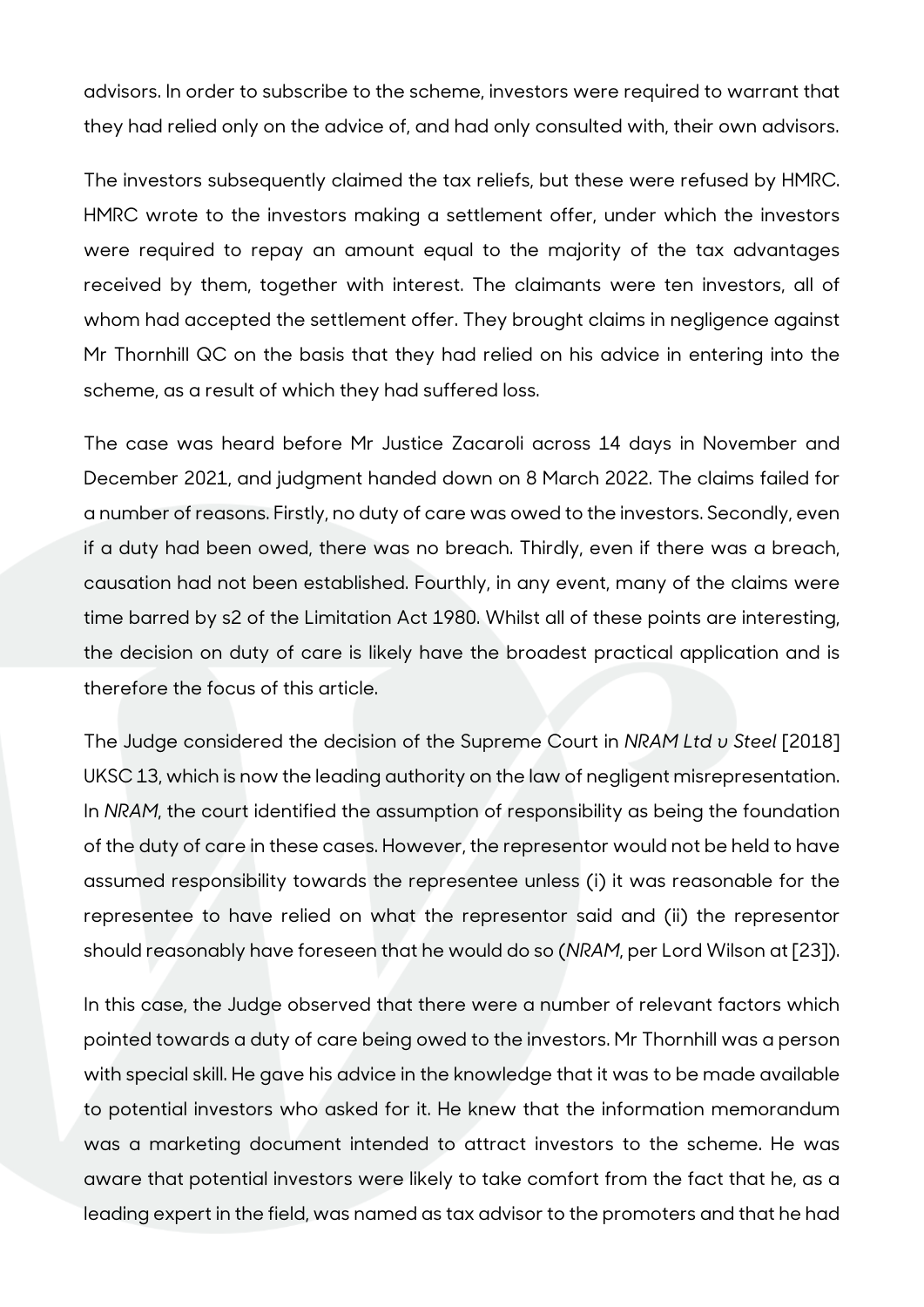given positive advice on the prospects of the tax advantages being achieved. Mr Thornhill accepted that his advice assisted investors and their independent financial advisors in evaluating whether an investment should be made, and he knew that his advice was on the very point of critical importance to any potential investor, namely the likelihood of them obtaining the tax advantages which the scheme promised.

However, the Judge nevertheless concluded that there was no duty of care owed to the investors. He noted that *"critical to this conclusion"* was the fact that the information memorandum clearly advised potential investors to consult their own tax advisors on the tax aspects of the scheme, and the fact that no investor could subscribe to the scheme without warranting that he or she had relied only on the advice of or had only consulted with their own professional advisors. Under the circumstances, it was not reasonable for the investors to rely solely on Mr Thornhill's advice without making independent inquiry. The court had regard to the fact that the schemes were commercial in nature and marketed only to high-net-worth individuals. In addition, the schemes could only be marketed via independent professional advisors so that, by definition, all investors would have the benefit of an independent financial advisor to assist them. Under the circumstances Mr Thornhill could reasonably assume that independent professional advice would indeed be taken by investors, as they were advised to do (and were required to warrant that they had done) in the information memorandum and subscription agreement.

The Judge also considered whether the warranties which were given by the investors fell within s2(2) of the Unfair Contract Terms Act 1977, which prevents a person from excluding or restricting his liability for negligence except in so far as the term or notice satisfied the requirement of reasonableness. The Judge concluded that s2(2) of UCTA did not apply: since there was no duty of care there was no liability in negligence which the warranty was purporting to exclude. In any event, the warranties were fair and reasonable ones to include in all the circumstances.

The case is therefore likely to be heartening to tax advisors who are concerned about the extent to which they may have assumed a duty of care towards investors. However, advisors should also be aware of the limits of the decision. The fact that the Judge considered that it was *"critical"* that the information memorandum contained a notice advising investors to consult their own tax advisors suggests that, in the